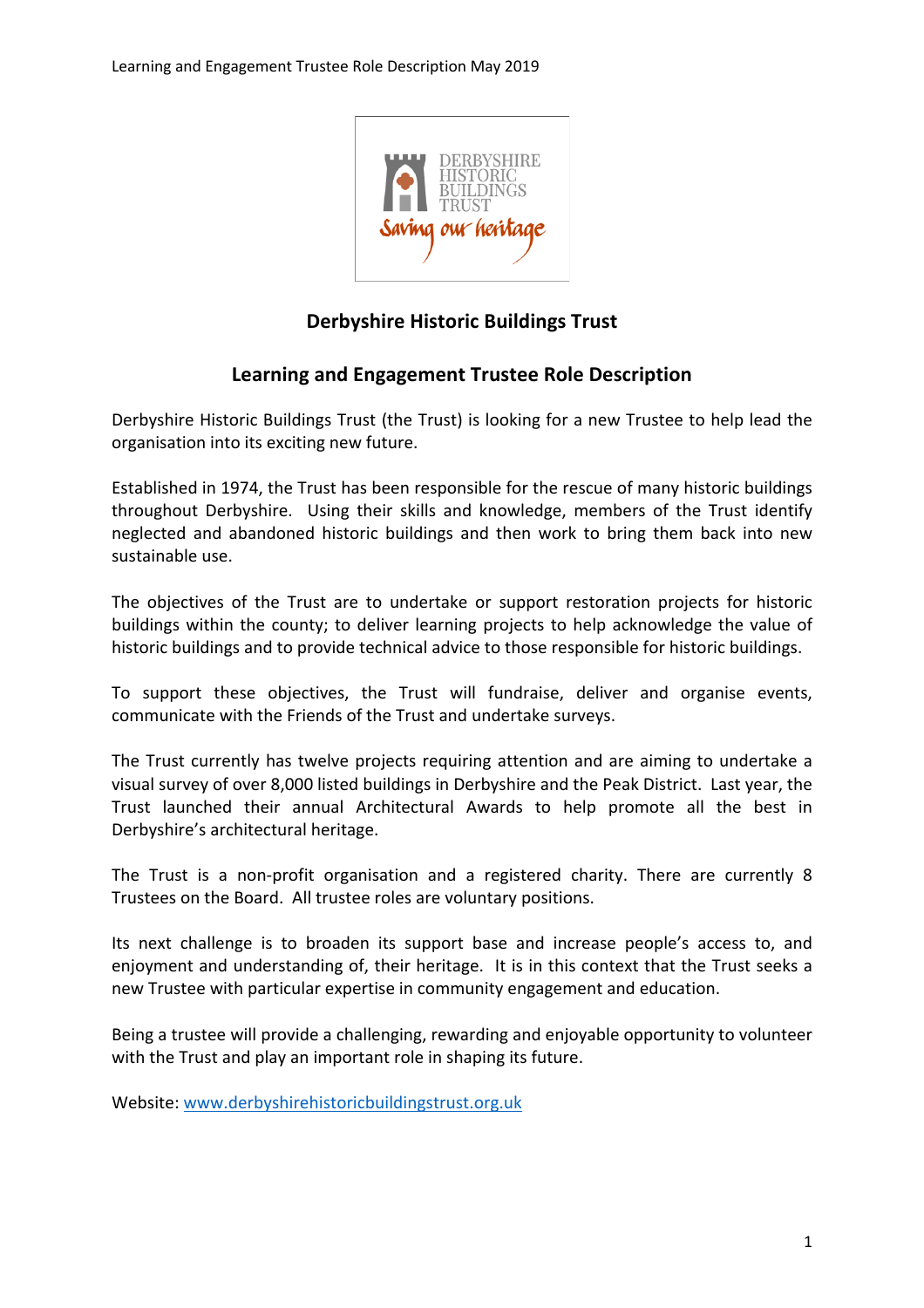### **Role Description**

The Trust are now seeking a Learning and Engagement specialist Trustee who will:

- Help us to make learning and engagement central to our purpose
- Help us to encourage, recognise and promote quality learning opportunities that relate to the historic environment of Derbyshire
- Be willing to advise on their area of expertise
- Help us to raise our profile.

Trustees are required:

- To ensure that the Trust complies with its governing document, charity law, company law and any other relevant legislation or regulations.
- To ensure the Trust uses its resources exclusively in pursuance of its objectives.
- To contribute actively to the role of the Board of Trustees in securing the resources the Trust needs to fulfil its long term aims and objectives.
- To ensure the financial stability of the Trust.
- To ensure the Trust has sufficient resources to deliver efficient and effective administration. This will include participating in an annual Trustee Skills Audit.
- To protect and manage the assets of the Trust and to ensure proper investment of the Trust's funds.
- To ensure the organisation develops proactive and positive relationships with the local community, local voluntary organisations and local statutory bodies.
- To work to broaden awareness of the charity's values and priorities; and increase its visibility across a wider audience.
- To ensure that any fundraising activity carried out by, or on behalf of, the Trust is properly undertaken, and that all funds collected are properly accounted for and spent according to the charity's objectives.

In addition to the above duties, each Trustee should use any specific skills, knowledge or experience to help the Board make sound decisions and in particular, take a pro-active interest in the area of community engagement and learning.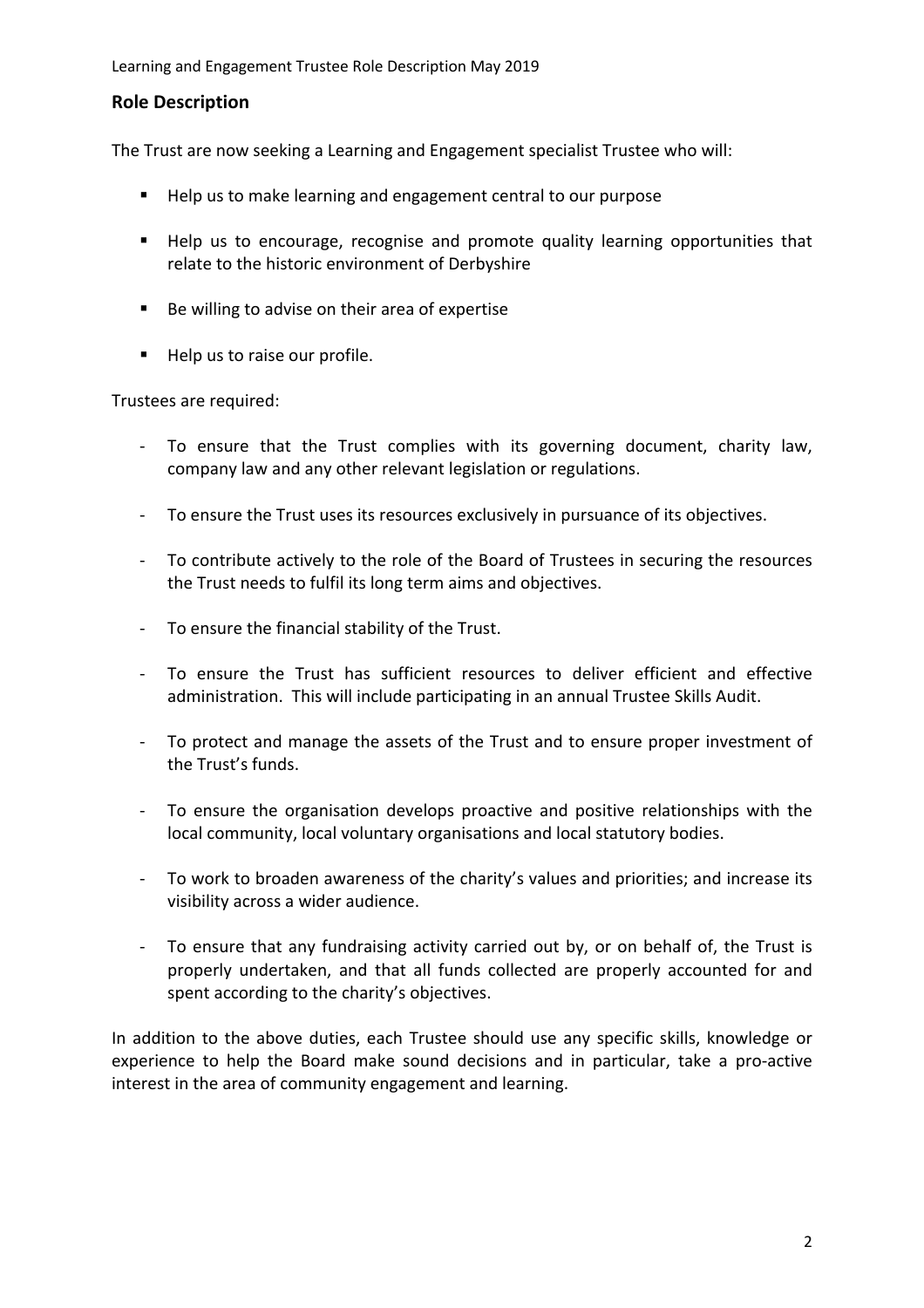In return, the Trust will:

- provide the Board of Trustees with the information, training and continuing support necessary for effective governance
- ensure a comprehensive induction programme is available for all new Trustees
- and reimburse reasonable expenses.

### **Person Specification**

A Learning and Engagement Trustee will have:

- a commitment to public sector delivery of heritage engagement and learning and an enthusiasm for heritage
- the ability to link the work of the Trust to National Curriculum subjects and other accredited and non-accredited learning programmes for a variety of ages and communities
- **•** an awareness of the learning/community based outcomes of various funders, including the National Lottery Heritage Fund
- a pragmatic approach to decision making with the flexibility to react effectively to changing circumstances
- an interest in using history/heritage to educate, entertain and inspire the public
- experience of training, sharing knowledge and helping people
- excellent communication skills, effective inter-personal skills, and the ability to represent the Trust effectively in the public arena.

You will need to demonstrate:

- strong personal commitment to the mission of Derbyshire Historic Buildings Trust
- $\blacksquare$  a high level of personal credibility and leadership
- skills, knowledge and experience that would positively benefit the Trust; particularly the ability to demonstrate a background in effectively delivering or managing education and/or outreach programmes in an imaginative and engaging manner
- links to relevant networks e.g. local community, business, professional and learning sectors
- commitment to the principles of equal opportunity through access to education
- the ability to contribute to the strategic planning of a small sized charity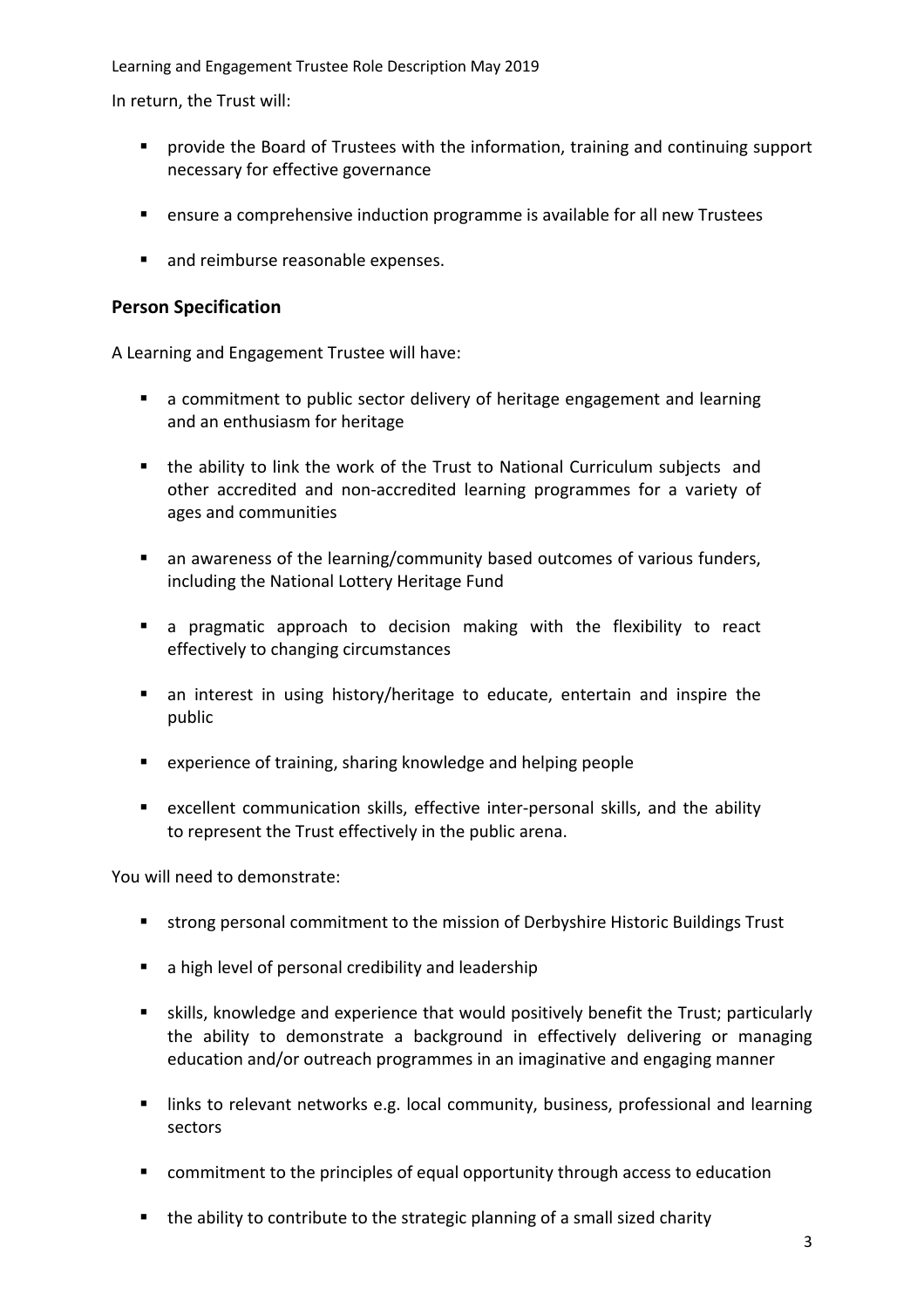■ time and energy to devote to the Trust on a voluntary basis.

It is possible that the Trust will look to appoint two separate roles if potential Trustees have specific skills in only certain areas.

**Time commitment:** The Trust meetings will be held 4-5 times per year and will generally be held in the mornings between 10am-1pm. Trustees are also expected to represent the Trust at various advocacy and cultivation events and meetings with key stakeholders, e.g. The annual Architecture Awards. Trustees are expected to attend meetings and read/submit reports in advance.

A commitment of time to other meetings could be helpful and this would be the subject of discussion between the Chair and the relevant Trustee. Current Trustees take part in subcommittees and working groups to help deliver specific functions in greater detail and particular time-bound tasks.

**Term of office:** Three years with a possible reappointment of a further three years following Board approval.

# **Duties of a Trustee**

The duties of a Trustee are to ensure the charity delivers its charitable objectives for public benefit and is well run, ensuring it complies with all relevant laws. The Trustee Board leads and sets the strategic direction of the Trust.

The Trust's mission is:

### **1. Safeguarding the historic buildings we treasure**

Ensuring Derbyshire's Historic Buildings are maintained in good condition for the benefit of current and future generations. Locating all 'Buildings at Risk' through a county-wide, community led, survey.

### **2. Creatively reusing buildings no longer fit for purpose**

Where necessary, intervening with the support of the community, to rescue 'Buildings at Risk' by acting as a catalyst, partner or developer in order to restore them to a viable active use.

#### **3. Helping people to live or work in their historic buildings**

Encouraging every historic building owner in Derbyshire to be a good custodian of their heritage (i.e. to understand and care for their property, and pass it on to the next owner in good, or better, condition.)

### **4. Increasing people's access to, and enjoyment of, their heritage**

Increasing public awareness of our built heritage through community involvement, interpretation, education and training.